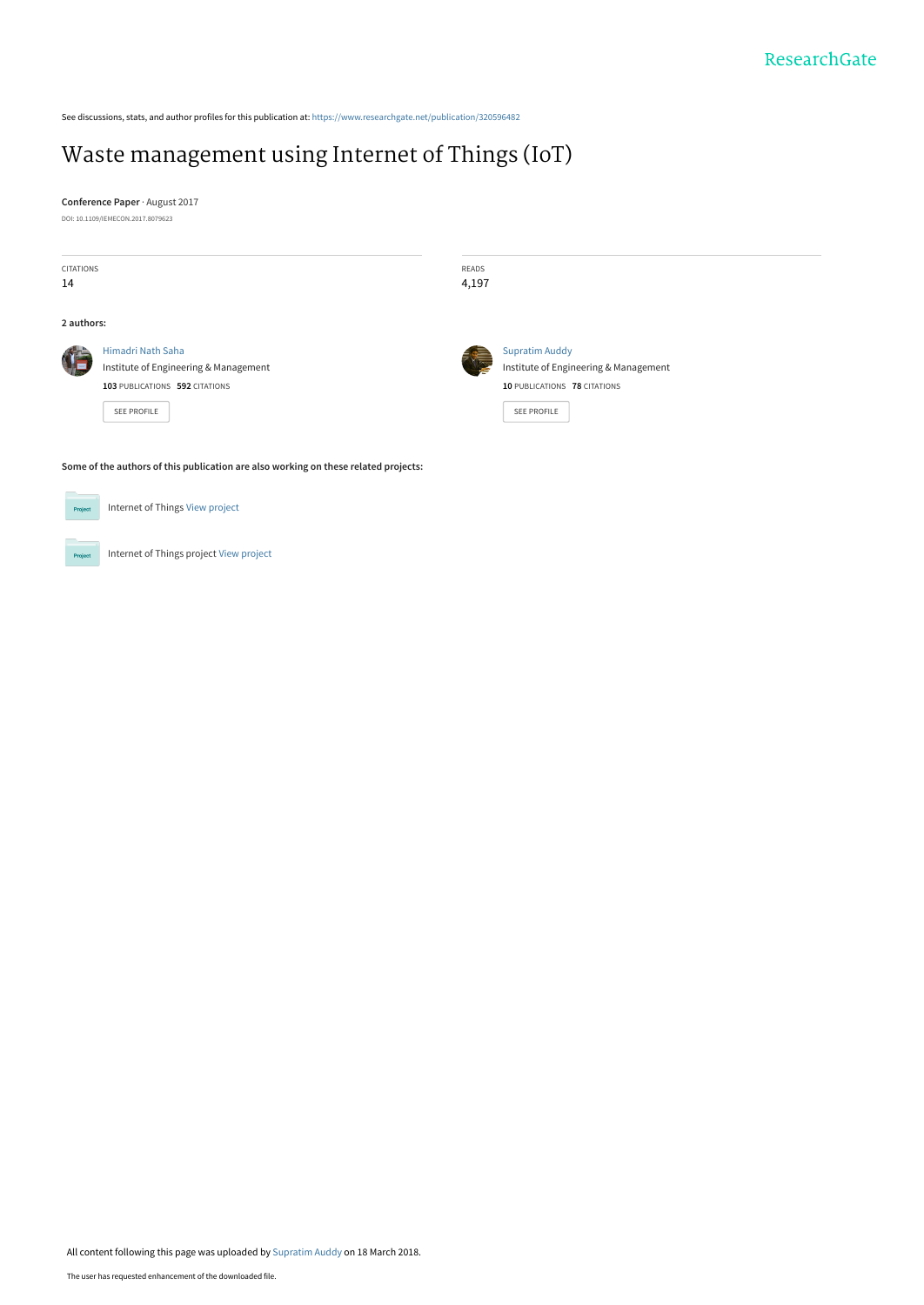# **Waste Management using Internet of Things (IoT)**

Himadri Nath Saha<sup>1</sup>, Supratim Auddy<sup>1</sup>, Subrata Pal<sup>1</sup>, Shubham Kumar<sup>1</sup>, Shivesh Pandey<sup>1</sup>, Rakhee Singh<sup>1</sup>, Amrendra Kumar Singh<sup>1</sup>, Swarnadeep Banerjee<sup>1</sup>, Debmalya Ghosh<sup>1</sup>, Sanhita Saha<sup>2</sup>

> <sup>1</sup>Deptt. Of Computer Science & Engineering 2 Deptt. Of Information Technology <sup>1</sup>Institute of Engineering & Management, Kolkata 2 Netaji Subhas Engineering College, Kolkata

*Abstract***—Waste management is that the tactic of treating solid wastes and offers reasonably solutions for usage things that don't belong to trash. It's regarding but trash bin be used as a valuable resource. Waste management disposes of the merchandise and substances that we simply have use throughout a secure and economical manner.Researchers are finding out waste management for over a century, and for over forty years waste utilization analysis. There are eight major ways of waste management strategies, every of them divided into various classes. Those are- reduction and employ, animal feeding, recycling, composting, fermentation, landfills, burning and land application. We will begin exploitation several techniques right reception, like reduction and employ, that works to cut back the number of disposable material used. Fortunately, IoT has the answer to assist the utilization method at each stage of the waste management.** 

## *Keywords—Internet of Things; sensors; Open IoT; Waste Management; Recycling; Municipal*

#### I. INTRODUCTION

India is home to 1.21 billion people (based on 2011 Census) and the population has increased by almost 181.5 million (mn) since the last decade. The population growth in India has been high and it grew by 22% during 1991–2001 and 18% in the last decade. The beaming economy of the Indian sub-continent has also resulted in a rapid change in the demographics of the country from a rural to an urban society with a fast pace of urbanization, due to which an estimated 600 mn1 Indians will start living in urban areas by 2031. Urbanization brings in a multifaceted challenge related to urban environment management due to population growth, growing economic activities, industrialization, changing lifestyles, as well as introduction of new technologies bringing in a completely different set of challenges to be faced (e.g. E-waste management). Urban waste management is one such burning issue that has emerged out of the aforementioned factors and has led cities and towns to crumble below piles of garbage left within the open (to rot) as we have a tendency to fail to manage our waste due to a mismatch within the demand and

availableness of services to modify an equivalent. Currently, we are not only limited to managing waste due our day-to-day activities (typical municipal waste), but are also forced to manage waste from the various industries located in the peripheral areas of our urban settlements. Our waste is both hazardous and non-hazardous, some of it is bio medical, while the remaining is from recent advances in the electronic and ITrelated sectors. Poorly managed waste has direct implications to urban environment, leading to air, water, and soil pollution, and long-term health impacts and hence indirect implications to our economy and growth prospects. Hence, relooking into the present systems of waste management in the country is the need of the hour. The following sections provide an understanding of the various kinds of waste, and the required focus to improve our systems to enable the sustainability of the waste management sector with participation from both the government and private agencies.

Rest of the paper is organized as follows, Section II describes Related Works, Section III Various method of waste disposal, Section IV describes IoT base smart Solution and Section V describes the conclusion.

#### II. RELATED WORKS

In the present world, we see the dustbins are placed on the roadside and dustbin is overflowing. This overflow of dustbin is due to the increase in the population and the wastage from hotels, industries etc. This overflow of dustbin will make our environment ugly and cause many disease to the public. To avoid this situation we planned to design "Waste Management System Using IOT System". This is implemented to place in the smart cities. In this proposed system, multiple dustbins from the different areas throughout the cities are connected using IOT technology. In this the dustbin is made with cheap embedded devices and it will sense the level of dustbin, then it is sent to the municipality officer. Then he will send the information to the truck driver to collect the waste. Ultrasonic sensor will sense the level of dust in dustbin. It will also indicate the presence of any toxic gases in the bin by alarm sound.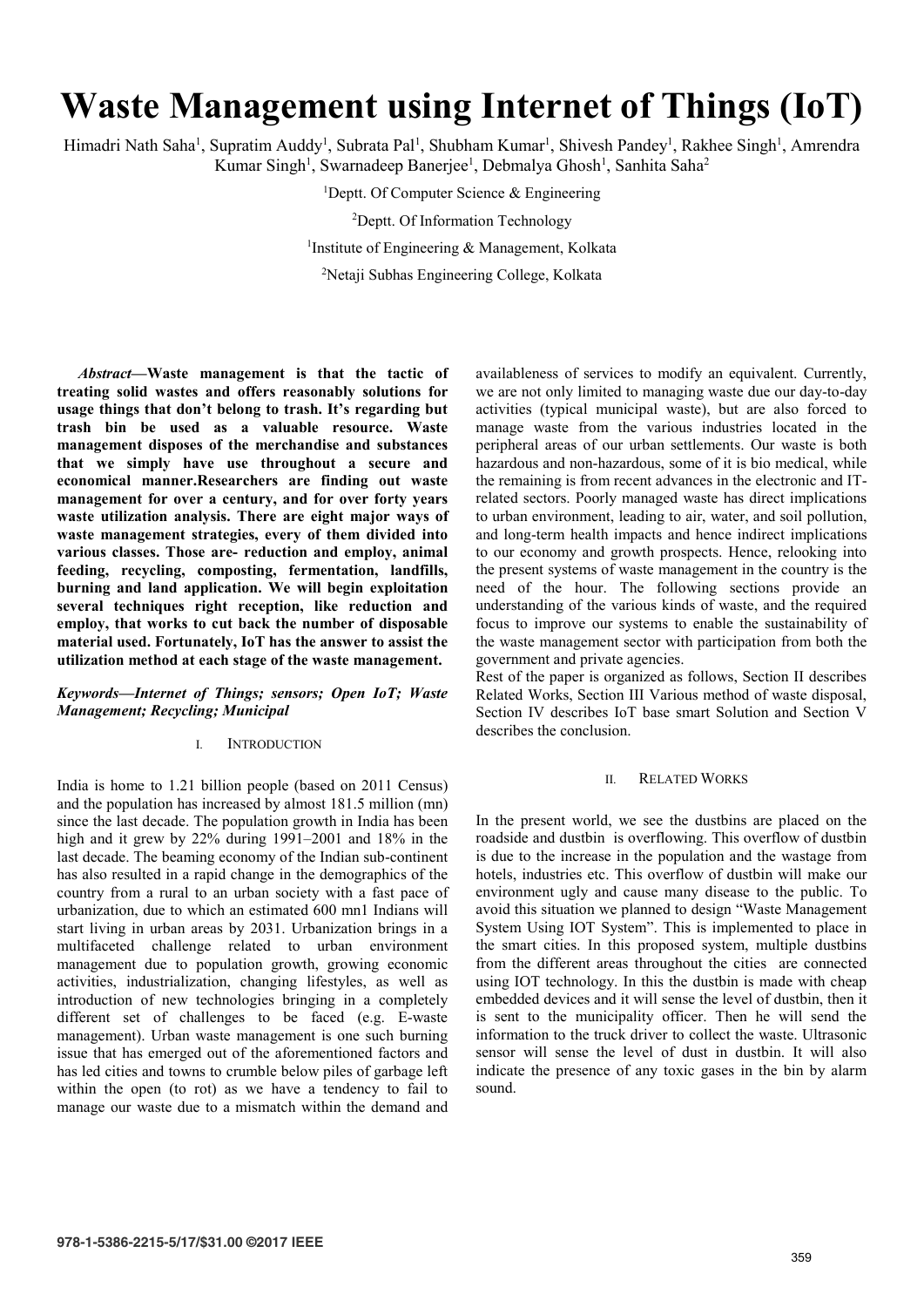Municipal solid waste management (MSWM) is one in every of the foremost environmental issues of Indian cities. Improper management of municipal solid waste (MSW) causes hazards to inhabitants. Numerous studies reveal that concerning ninetieth of MSW is disposed of unscientifically in open dumps and landfills, making issues to public health and also the surroundings. Within the gift study, a trial has been created to produce a comprehensive review of the characteristics, generation, assortment and transportation, disposal and treatment technologies of MSW practiced in Republic of India. The study concerning MSWM for Indian cities has been meted out to judge the present standing and determine the foremost issues. Numerous adopted treatment technologies for MSW square measure critically reviewed, at the side of their blessings and limitations. The study is ended with a number of fruitful suggestions, which can be helpful to encourage the competent authorities/researchers to figure towards additional improvement of the current system.[1]

The purpose of this paper is to review the kinds of models that square measure presently being employed within the space of municipal waste management and to focus on some major shortcomings of those models. Most of the municipal waste models known within the literature square measure call support models and for the needs of this analysis, square measure divided into 3 categories—those supported value profit analysis, those supported life cycle assessment and people supported multicriteria deciding. Shortcomings of current waste management models embody that they're involved with refinements of the analysis steps (e.g. Stage four of AHP or the advance of weight allocations in ELECTRE) instead of addressing the choice creating method itself. Additionally, whereas several models recognise that for a waste management model to be property, it should think about environmental, economic and social aspects, no model examined thought-about all 3 aspects along within the application of the model.[2]

Owing to a paradigm shift toward Internet of Things (IoT), researches into IoT services are conducted in a very big selection of fields. As a significant application field of iot, waste management has become one such issue. The absence of economical waste management has caused serious environmental issues and price problems. Therefore, during this paper, Associate in Nursing iot-based good garbage system (SGS) is planned to scale back the number of scraps. In an SGS, battery-based good garbage bins (sgbs) exchange info with one another victimization wireless mesh networks, and a router and server collect and analyze the knowledge for service provisioning. What is more, the SGS includes numerous IoT techniques considering user convenience and will increase the battery period of time through 2 sorts of energy-efficient operations of the sgbs: complete operation and cooperation-based operation. The planned SGS had been operated as a trial in Gangnam district, Seoul, Republic of Choson, for a annual amount. The experiment showed that the typical quantity of scraps may well be reduced by thirty third.[3]

Processing and recovery could be a key useful component in municipal solid waste management system (MSWMS). Reuse, recycle and recovery of valuable elements of waste stream square measure given a lot of attention in MSWMS in each developed and developing countries. The most concern of municipalities is that the sound management of reusable materials. Supply separation as a best apply for management of trash and reusable materials is thought to each municipalities. Since 1980 several technologies square measure utilized in utilization trade. Several municipalities square measure learning the importance of latest technologies in utilization industries, like oftenness identification (RFID). This technology has been used wide by several organizations in some industrial countries. Oftenness identification could be a tagging system for automatic identification of reusable elements of municipal solid waste stream. This paper reveals some applications of RFID technology in Product selfmanagement, with emphasize on municipal solid waste management furthermore as environmental implications of RFID. Broad usage of RFID tags on client product bears risks of dissipating each unhealthful and valuable substances, and will disrupt the established utilization processes. This causes a possible mid-or-long term risks with regard to resource management and pollution management. However, these risks may well be avoided or slaked applying preventive principle within the early stage of development of RFID technology.<sup>[4]</sup> Intelligent Transportation Systems (ITS) change new services inside good Cities. Economical Waste assortment is taken into account a basic service for good Cities. Internet of Things (IoT) may be applied each in ITS and good cities forming a sophisticated platform for novel applications. Police work systems may be used as Associate in Nursing helpful technology for prime Quality of Service (qos) in waste assortment. Specifically, IoT components: (i) rfids, (ii) sensors, (iii) cameras, and (iv) actuators square measure incorporated into ITS and police work systems for economical waste assortment. During this paper we have a tendency to propose a sophisticated call web (DSS) for economical waste assortment in good Cities. The system incorporates a model for knowledge sharing between truck drivers on real time so as to perform waste assortment and dynamic route optimization. The system handles the case of ineffective waste assortment in inaccessible areas inside the good town. Police work cameras square measure incorporated for capturing the problematic areas and supply proof to the authorities. The waste assortment system aims to produce top quality of service to the voters of a wise town.[5]

Recent technological advances have junction rectifier to a rise within the carbon footprint. Energy potency within the Internet of Things (IoT) has been attracting plenty of attention from researchers and designers over the last number of years, paving the manner for Associate in Nursing rising space referred to as inexperienced iot. There square measure numerous aspects (such as key enablers, communications, services, and applications) of iot, wherever economical utilization of energy is required to change a inexperienced IoT surroundings. We have a tendency to explore and discuss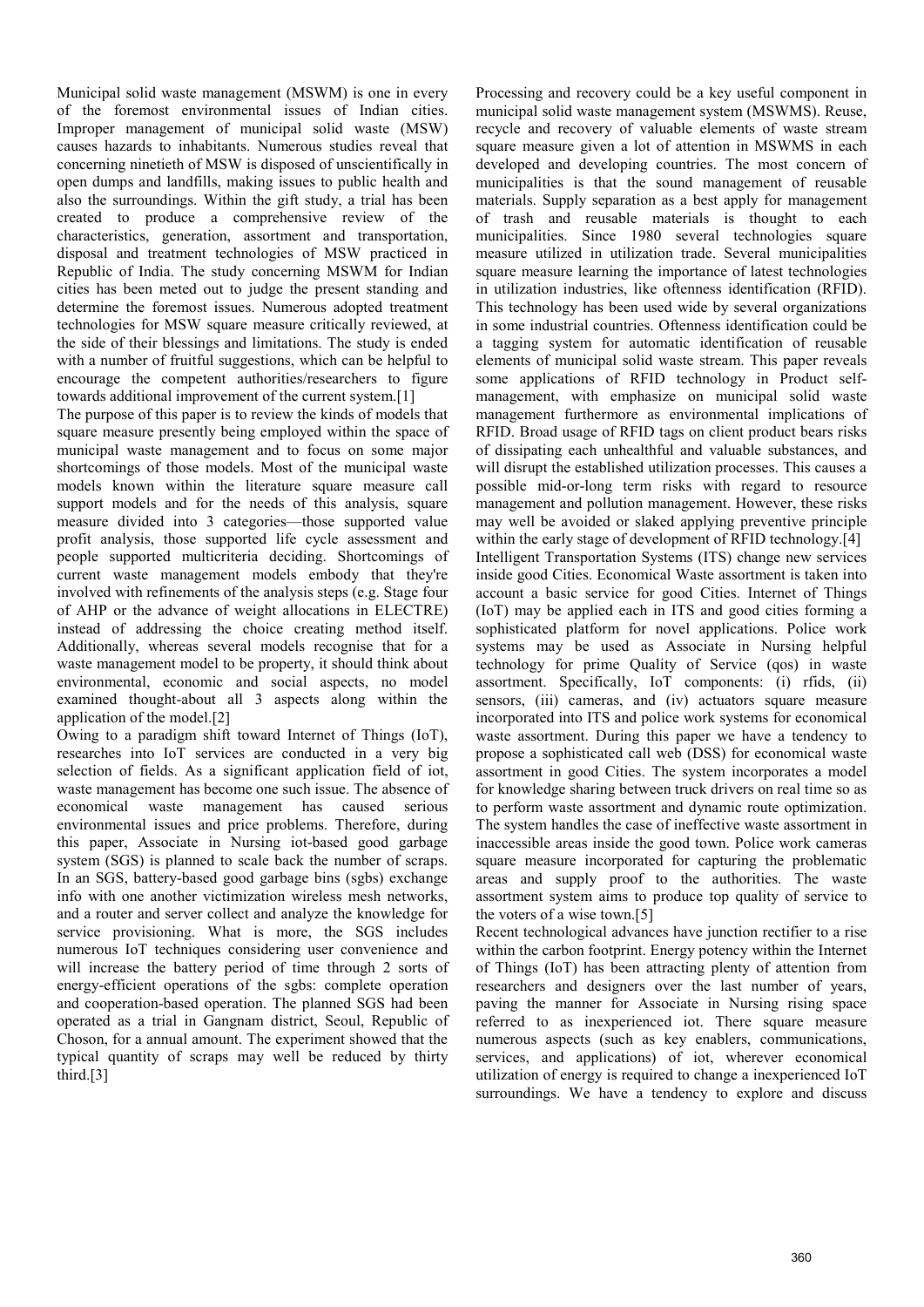however the assorted sanctionative technologies (such because the web, good objects, sensors, etc.) May be expeditiously deployed to attain a inexperienced iot. What is more, we have a tendency to conjointly review numerous IoT applications, comes and standardization efforts that square measure presently below manner. Finally, we have a tendency to determine a number of the rising challenges that require to be addressed within the future to change a inexperienced iot.[6] The IOT may be a new trend technology which has completely different wireless property like Wi-Fi, GSM, zigbee, Bluetooth. IOT, internet of things that primarily defines connecting things over wireless property things are any physical amount in day to day life which can got to be monitor. These amount is also temperature, level, weight, pressure that impact on act these items are monitor management over wireless media. Whereas mistreatment such system major target capability and system ought to build user friendly. Standard wireless media is zigbee to induce additional capability and physical amount that monitor is level. To reinforce the good town setting of such IOT based mostly system it's essential to produce good resolution to become smarter. This paper is giving doable resolution to create a town clean, hygiene, healthy in good method.[7]

In the gift world, we have a tendency to see the trash bins are placed on the wayside and dustbin is overflowing. This overflow of trash bin is thanks to the rise within the population and therefore the wastage from hotels, industries etc. This overflow of trash bin can build our surroundings ugly and cause several sickness to the general public. To avoid this example we have a tendency to planned to style "Waste Management System mistreatment IOT System". This is often enforced to put within the good cities. During this planned system, multiple dustbins from the various areas throughout the cities are connected mistreatment IOT technology. Duringthis, the trash bin is supplied with low value embedded devices and it'll sense the amount of trash bin, then it's sent to the municipality officer. Then he can send the data to the trucker to gather the waste. Supersonic sensing element can sense the amount of dirt in trash bin. It'll conjointly indicate the presence of any poisonous gases within the bin by alarm sound.[8]

#### III. VARIOUS METHODS OF WASTE DISPOSAL

Although there are several strategies on the market to dispose the waste. Let's take a glance at a number of the foremost usually used strategies that you simply ought to realize waste management.

# I. **Landfills**

Throwing daily waste/garbage within the landfills is that the most popularly used technique of waste disposal used nowadays. This method of waste disposal focuses attention on burial the waste within the land. Landfills area unit usually found in developing countries. There's a method used that eliminates the odors and dangers of waste before it's placed into the bottom. Whereas it's true this is often the foremost

standard variety of waste disposal, it's definitely off from the sole procedure associated one that will conjointly bring with it an assortment of house.

This technique is changing into less recently though, because of the shortage of house on the market and also the robust presence of paraffin and alternative lowland gases, each of which might cause various contamination issues. Landfills make to air and pollution that severely affects the surroundings and might prove fatal to the lives of humans and animals. Several area units are reconsidering the employment of landfills.

# Ii. **Incineration/Combustion**

Incineration or combustion could be a kind disposal technique within which municipal thuslid wastes area unit burned at high temperatures so on convert them into residue and gaseous product. The largest advantage of this sort of technique is that it will cut back the quantity of solid waste to twenty to thirty p.c of the initial volume, decreases the house they take up and cut back the strain on landfills.

This method is additionally referred to as thermal treatment wherever solid waste materials area unit reborn by Incinerators into heat, gas, steam and ash. Burning are some things that's terribly in countries wherever lowland house is not any longer on the market, which incorporates Japan.

# Iii. **Recovery and utilisation**

Resource recovery is that the method of taking helpful discarded things for a particular next use. These discarded things area unit then processed to extract or recover materials and resources or convert them to energy within the variety of useable heat, electricity or fuel.

Recycling is that the method of changing waste product into new product to forestall energy usage and consumption of recent raw materials. Utilisation is that the third element of cut back, apply and Recycle waste hierarchy. The thought behind utilisation is to scale back energy usage, cut back volume of landfills, cut back air and pollution, cut back greenhouse emission emissions and preserve natural resources for future use.

# Iv. **Plasma chemical change**

Plasma chemical change is another variety of waste management. Plasma could be a primarily associate electrically charged or a extremely ionizing gas. Lighting is one form of plasma that produces temperatures that exceed twelve,600 °F . With this technique of waste disposal, a vessel uses characteristic plasma torches operative at  $+10,000$  °F that is making a chemical change zone until three,000 °F for the conversion of solid or liquid wastes into a syngas.

During the treatment solid waste by plasma chemical change, the waste's molecular bonds area unit de-escalated as results of the intense heat within the vessels and also the elemental elements. Because of this method, destruction of waste and dangerous materials is found. This way of waste disposal provides renewable energy associated an assortment of alternative fantastic edges.

### V. **Composting**

Composting could be a simple and natural bio-degradation method that takes organic wastes i.e. Remains of plants and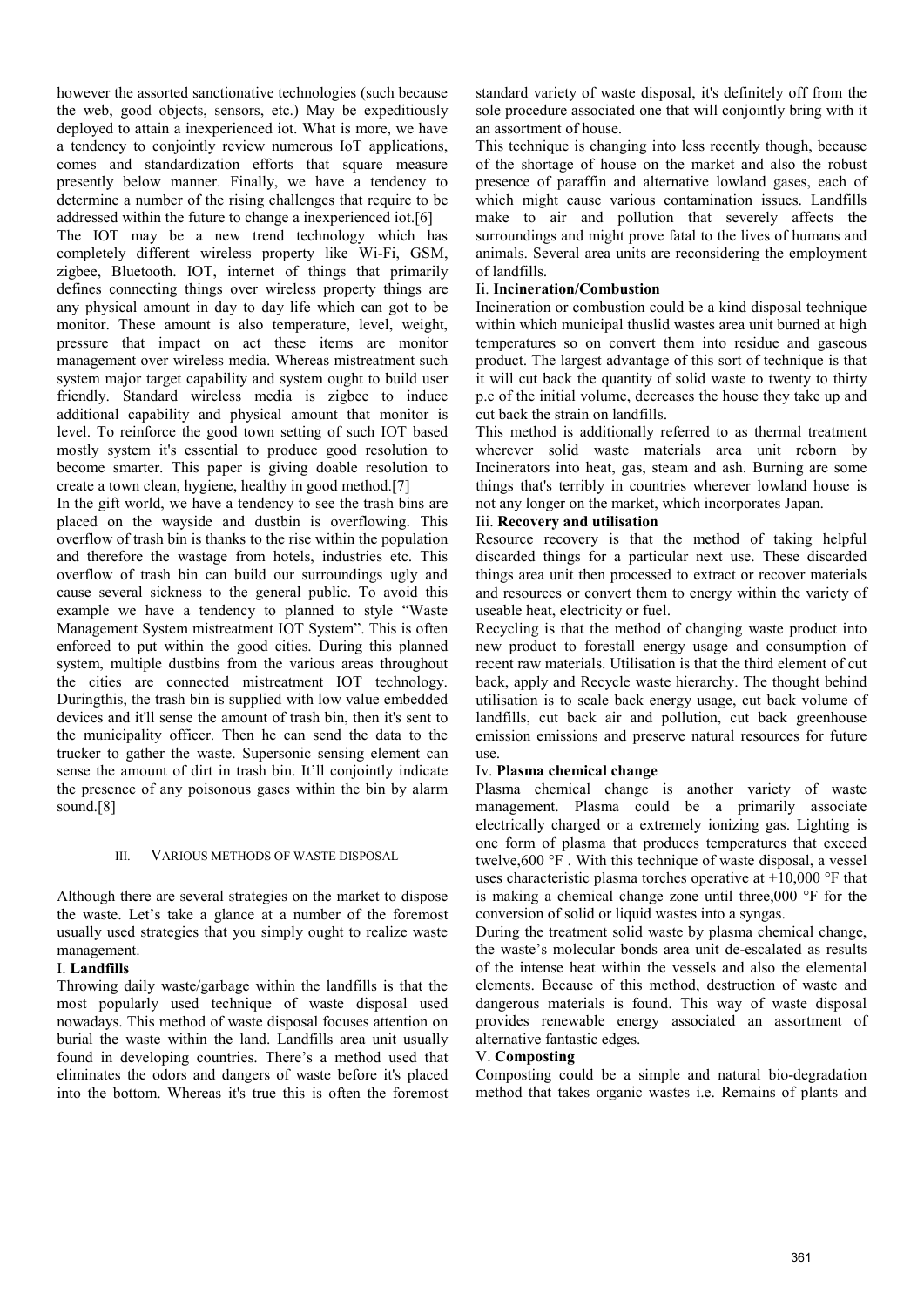garden and room waste and turns into nutrient made food for your plants. Composting, ordinarily used for organic farming, happens by permitting organic materials to sit down in one place for months till microbes decompose it. Composting is one in all the simplest technique of waste disposal because it will flip unsafe organic product into safe compost. On the opposite aspect, it's slow method and takes heap of house.

# Vi. **Waste to Energy (Recover Energy)**

Waste to energy(wte) method involves changing of nonrecyclable waste things into useable heat, electricity, or fuel through a range of processes. This sort of supply of energy could be a renewable energy supply as non-recyclable waste are often used over and once again to form energy. It may facilitate to scale back carbon emissions by compensatory the requirement for energy from fossil sources. Waste-to-Energy, conjointly widely known by its signifier wte is that the generation of energy within the variety of heat or electricity from waste.

#### Vii. **Avoidance/Waste decrease**

The most easier technique of waste management is to scale back creation of waste materials thereby reducing the quantity of waste progressing to landfills. Waste reduction are often done through utilization previous materials like jar, bags, repairing broken things rather than shopping for new one, avoiding use of disposable product like plastic luggage, reusing used things, and shopping for things that uses less coming up with.

Recycling and composting area unit a handful of the simplest strategies of waste management. Composting is thus far solely attainable on a tiny low scale, either by personal people or in areas wherever waste are often mixed with farming soil or used for landscaping functions. Utilization is wide used round the world, with plastic, paper and metal leading the list of the foremost utile things. Most material recycled is reused for its original purpose.

#### IV. IOT BASE SMART SOLLUTION

Waste collection today is inefficiently performed using static routes and schedules. Some bins are overflowing with waste causing unnecessary clean-up costs. This type of inefficiency wastes both time and money and is harmful for the environment but what if there is a better way. Integrated hardware and software solution optimizes waste collection, saving time, money and the environment.



### Fig 1- Smart Waste Management

The smart bin is a solar powered waste compacting bin. It's sensor monitor how much waste has been accumulated and automatically compacts the waste so that it can holds up to 10 times of the normal bins. It also wirelessly transmits fill level information to cloud server. The smart bin can be used with wheelie bins act as a Wi-Fi hotspot and the clean cap is a pin fill level sensor powered by either battery or solar energy. It can be used with all types of containers such as wheelie bins, large waste containers and even underground bins. It sense how much waste is inside the container and wirelessly transmits fill level information to cloud server.

Users can log on to the server networks to access data analytics and to monitor the fill levels of the smart bins in real time. The server networks even notifies users when collections are required and generates optimized routes for each collection. So instead of blindly collecting waste using static routes and schedules users can play in smart waste collection routes and schedules based on where collection is actually needed. This smart solution helps users to need less trucks, less fuel and less time for their collections reducing operational cost by up to 80%.

It's the smart solution designed to save money and to keep streets cleaner.

#### V. CONCLUSION

There sure waste varieties that are thought-about as unsafe and can't be disposed of while not special handling which can stop contamination from occurring. Medicine waste is one example of such. This can be found in health care facilities and similar establishments. The special waste disposal system for this unit in situ to lose this kind of waste.as you'll see there are many vital things that you just ought to realize waste management and disposal so as to make sure that you just are safe, still as that you just arekeeping the surroundings safe. It's your decisions on however you may lose waste, but it's invariably in your best interest to require a glance in any respect of the choices that you just have accessible before creating the selection.

#### VI. REFERENCES

- [1] Mufeed Sharholy, Kafeel Ahmad,Gauhar Mahmood, "Municipal solid waste management in Indian cities – A review", 2007
- [2] Insung Hong, Sunghoi Park, Beomseok Lee, Jaekeun Lee, Daebeom Jeong, and Sehyun Park, "iot-Based Smart Garbage System for Efficient Food Waste Management", 2014
- [3] Abdoli, S., "RFID Application in Municipal Solid Waste Management System", 2008
- [4] Alexey Medvedev, Petr Fedchenkov, Arkady Zaslavsky, Theodoros Anagnostopoulos, Sergey Khoruzhnikov, "Waste Management as an iot-Enabled Service in Smart Cities", 2015
- [5] FAISAL KARIM SHAIKH; SHERALI ZEADALLY; ERNESTO EXPOSITO , "ENABLING TECHNOLOGIES FOR GREEN INTERNET OF THINGS", 2015
- [6] Shambala S Salunkhe, Madhuri D Yadav,Vrushali V Kulkarni, "IOT Based Waste Monitoring For Smart City", 2017